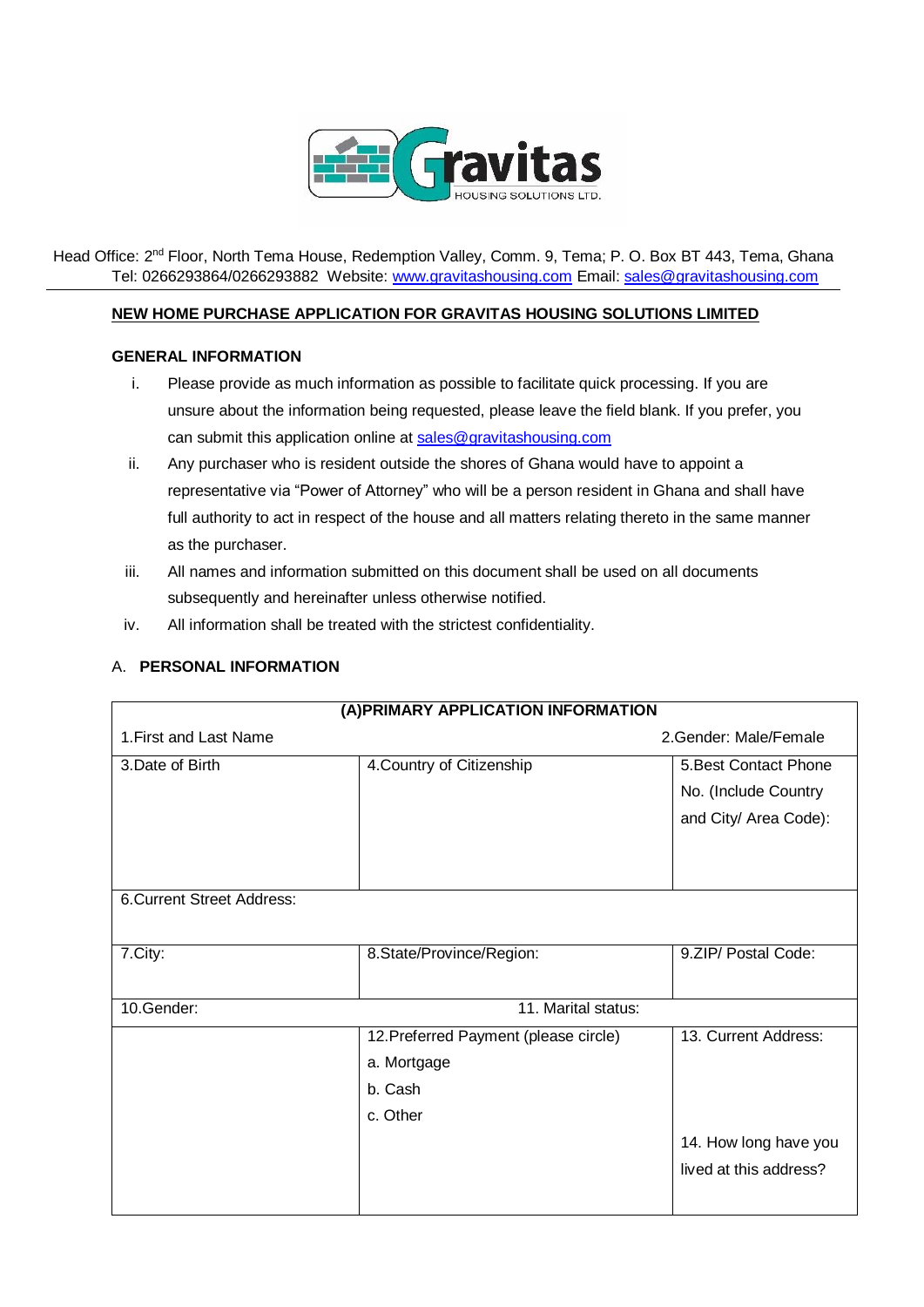| 15. Previous Street Address:                   |                                          |                       |  |  |
|------------------------------------------------|------------------------------------------|-----------------------|--|--|
|                                                |                                          |                       |  |  |
| 16.City:                                       | 17.State/Province/Region:                | 18.ZIP/ Postal Code:  |  |  |
| 19.Country                                     |                                          |                       |  |  |
| (B) EMPLOYMENT INFORMATION                     |                                          |                       |  |  |
|                                                |                                          |                       |  |  |
| 20. Current Employer:                          |                                          |                       |  |  |
| 21. Employer Street Address:                   |                                          |                       |  |  |
| 22.City:                                       | 23.State/Province                        | 24.ZIP/ Postal Code   |  |  |
| 25. Country                                    |                                          |                       |  |  |
| 26. Phone(Include Country and City/ Area Code) |                                          | 27.Fax                |  |  |
|                                                | 29. Annual Salary (Please indicate if    | 30. How long have you |  |  |
| 28. Position                                   | amount is in dollars, cedis, euros etc.) | worked there?         |  |  |
| (C). CONTACT INFORMATION                       |                                          |                       |  |  |
| 31. Home Phone<br>32. Mobile Phone             |                                          | 33.Fax                |  |  |
| 35. Email Address<br>34. Work Phone            |                                          |                       |  |  |
| (D) CO-APPLICANT INFORMATION 1                 |                                          |                       |  |  |
| 36. First and Last Name:                       |                                          |                       |  |  |
| 37. Date of Birth                              | 38. Best Contact Phone Number (Include   | 39. Country of        |  |  |
|                                                | Country and City/Area Code)              | Citizenship           |  |  |
| 40. Current Street Address:                    |                                          |                       |  |  |
| 41.City                                        | 42. State/Province                       |                       |  |  |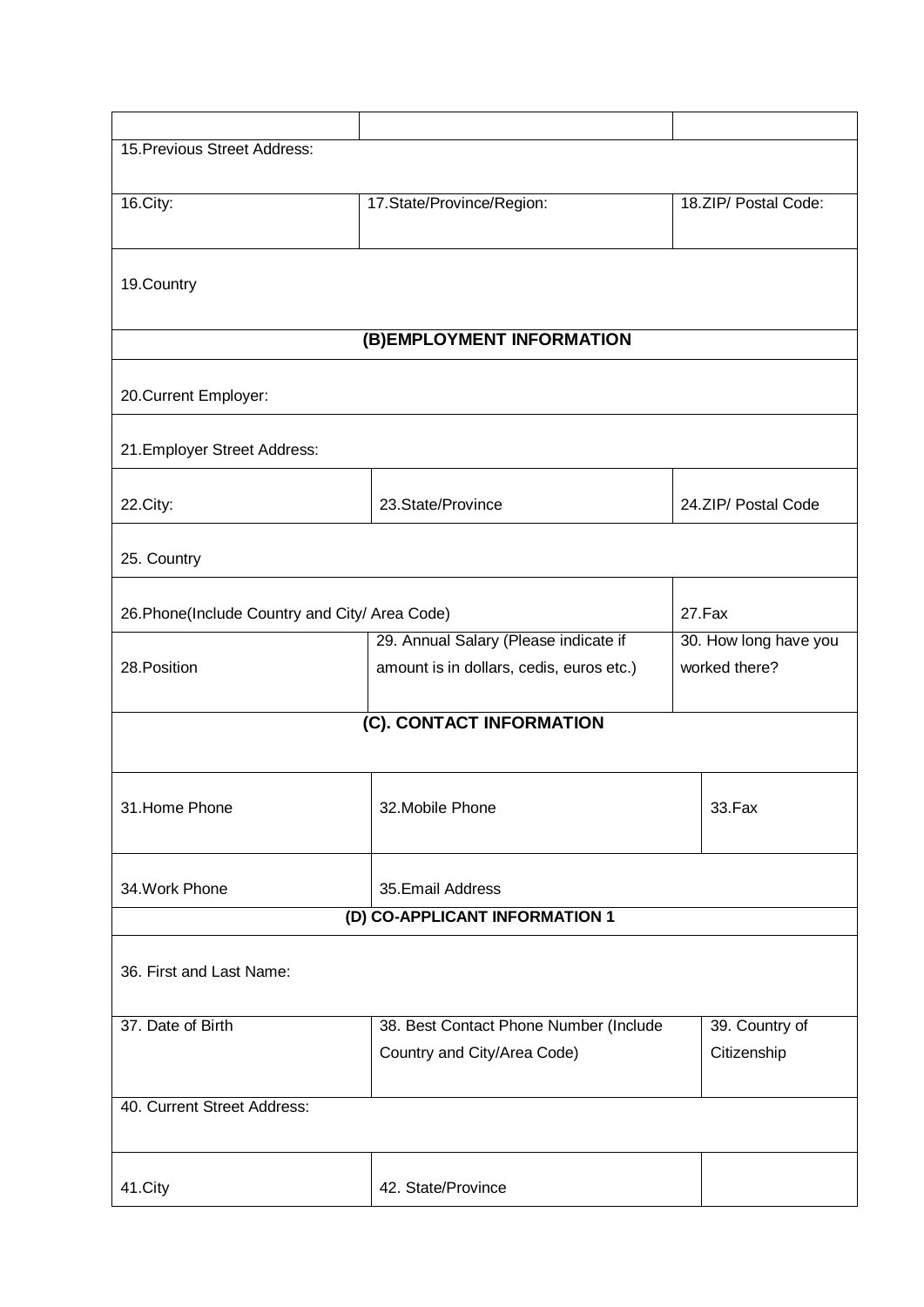|                                                                 |                                              | 43. ZIP/ Postal   |  |
|-----------------------------------------------------------------|----------------------------------------------|-------------------|--|
|                                                                 |                                              | Code              |  |
| 44.Country                                                      | 45. Monthly Mortgage Payment or Rent         | 46.Current        |  |
|                                                                 |                                              | Address:          |  |
|                                                                 |                                              |                   |  |
|                                                                 |                                              |                   |  |
|                                                                 |                                              | 47. How long have |  |
|                                                                 |                                              | you lived at this |  |
|                                                                 |                                              | address?          |  |
|                                                                 |                                              |                   |  |
|                                                                 |                                              |                   |  |
| 48. Previous Street Address:                                    |                                              |                   |  |
|                                                                 |                                              |                   |  |
| 49.City                                                         | 50.State/Province/Region:                    | 51.ZIP/ Postal    |  |
|                                                                 |                                              | Code              |  |
|                                                                 | (E) CO-APPLICANT INFORMATION 2               |                   |  |
|                                                                 |                                              |                   |  |
| 52. Current Employer:                                           |                                              |                   |  |
|                                                                 |                                              |                   |  |
| 53. Employer Street Address:                                    |                                              |                   |  |
|                                                                 |                                              |                   |  |
| 54. City:                                                       | 55.State/Province/Region:                    | 56.ZIP/ Postal    |  |
|                                                                 |                                              | Code              |  |
|                                                                 |                                              |                   |  |
|                                                                 |                                              |                   |  |
| 57. Country                                                     |                                              |                   |  |
|                                                                 |                                              |                   |  |
| 58. Phone(Include Country and City/ Area Code)                  |                                              | 59.Fax            |  |
|                                                                 |                                              |                   |  |
| 60. Position                                                    | 61. Annual Salary (Please indicate if amount | 62. How long have |  |
|                                                                 | is in dollars, cedi, euros, etc.)            | you worked there? |  |
|                                                                 |                                              |                   |  |
| (F) CONTACT INFORMATION                                         |                                              |                   |  |
| 63. Home Phone                                                  | 64. Mobile Phone                             | 65.Fax            |  |
|                                                                 |                                              |                   |  |
| 66. Work Phone                                                  | 67. Email Address                            |                   |  |
|                                                                 |                                              |                   |  |
| 68. Which development are you interested in? (please check one) |                                              |                   |  |
| Madiba Court (Apartments)<br>0                                  |                                              |                   |  |
| Osagyefo Court (Houses)<br>П                                    |                                              |                   |  |
| Prima Vista Homes (Houses)<br>$\Box$                            |                                              |                   |  |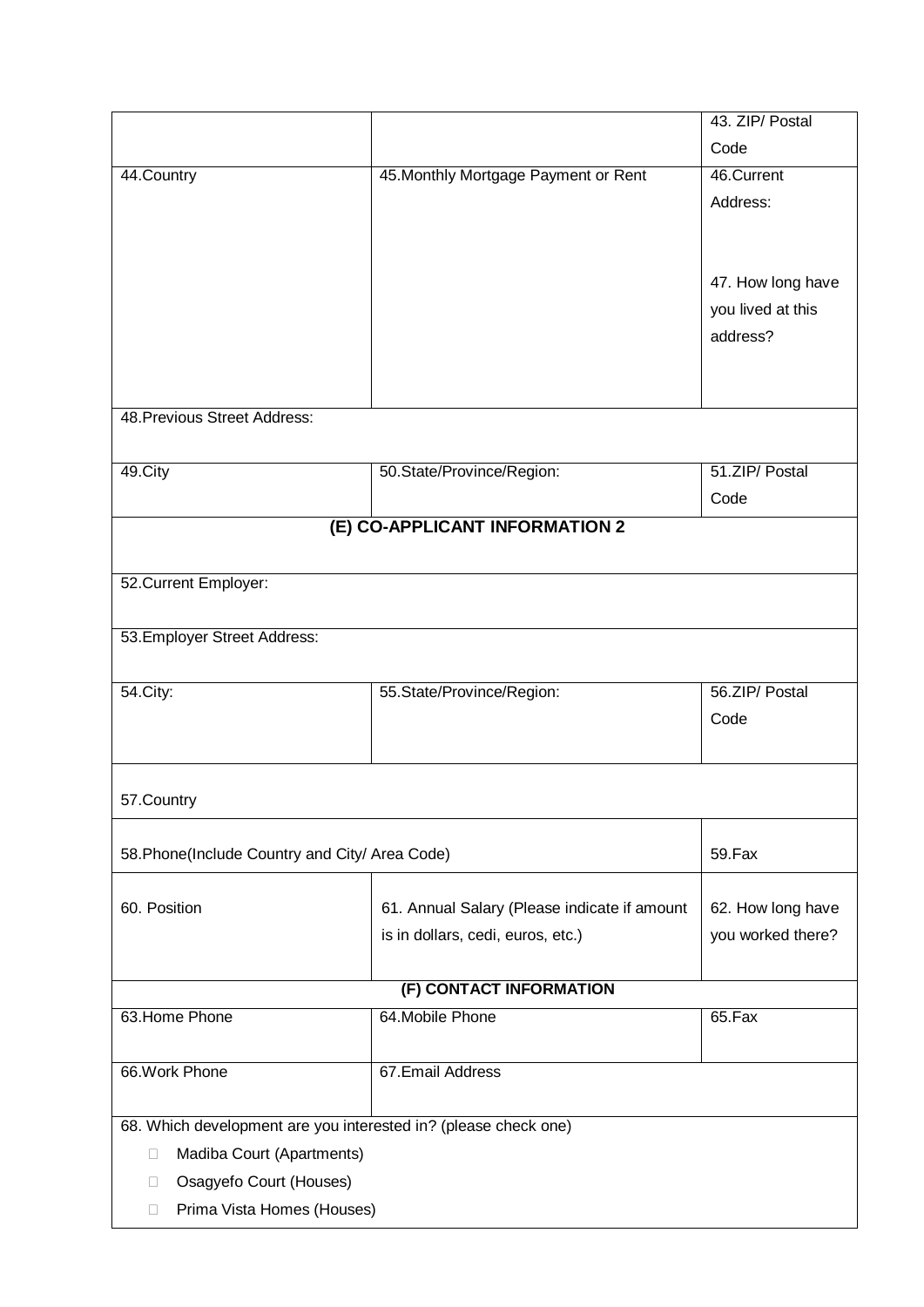|                                                                                                            | 69. Which of the house models are you interested in purchasing? (please tick the appropriate one)                 |  |  |
|------------------------------------------------------------------------------------------------------------|-------------------------------------------------------------------------------------------------------------------|--|--|
| $\Box$                                                                                                     | BANI (2-Bedroom Detached House)                                                                                   |  |  |
| GRACIA (3-Bedroom Detached House)<br>□                                                                     |                                                                                                                   |  |  |
| □                                                                                                          | LUPITA (2-Bedroom Detached House Expandable to 3)                                                                 |  |  |
| □                                                                                                          | AVANT (3-Bedroom Semi-Detached House)                                                                             |  |  |
| □                                                                                                          | OMNI (4-bedroom 2 Storey House with 1-bedroom servant Quarters Attached)                                          |  |  |
| $\Box$                                                                                                     | MAJESKI (2 Bedroom Apartment)                                                                                     |  |  |
| □                                                                                                          | KARIS (3 Bedroom Townhouse)                                                                                       |  |  |
|                                                                                                            | 70. Stage of Development Required (Only for Osagyefo Court only)                                                  |  |  |
| П                                                                                                          | <b>F2R1</b>                                                                                                       |  |  |
| П                                                                                                          | <b>F2R2</b>                                                                                                       |  |  |
| П                                                                                                          | F <sub>2R3</sub>                                                                                                  |  |  |
| □                                                                                                          | <b>F2R4</b>                                                                                                       |  |  |
|                                                                                                            | 71. Which finishing package would you require?                                                                    |  |  |
| П                                                                                                          | <b>BUDGET</b>                                                                                                     |  |  |
| П                                                                                                          | <b>STANDARD</b>                                                                                                   |  |  |
| П                                                                                                          | <b>EXECUTIVE</b>                                                                                                  |  |  |
|                                                                                                            |                                                                                                                   |  |  |
| numbers)                                                                                                   | 72. Which plot number would you like this home built on? (see site plan for currently available plot              |  |  |
|                                                                                                            | 73. How soon would you like to move into your new home?                                                           |  |  |
|                                                                                                            |                                                                                                                   |  |  |
|                                                                                                            | 74. How do you plan to pay for your new home?                                                                     |  |  |
| □                                                                                                          | I have the funds available                                                                                        |  |  |
| u                                                                                                          | I would like Gravitas Housing Solutions Ltd to put me in contact with one of their preferred lenders              |  |  |
| u                                                                                                          | I plan to borrow all or some of the money from my own bank or credit source                                       |  |  |
| u                                                                                                          | I want to pay by instalment (select specific type)  1, 2, 3 or 4                                                  |  |  |
|                                                                                                            | (a) I hereby authorise Gravitas Housing Solutions Ltd, and /or it's agents, to verify the information provided    |  |  |
|                                                                                                            | on this form as to my credit and employment history. I also understand that this application does not             |  |  |
| guarantee me the home that I have requested and I will only be guaranteed a specific home and plot         |                                                                                                                   |  |  |
|                                                                                                            | number based on an official Offer Letter from Gravitas Housing Solutions Ltd and approval of financing            |  |  |
|                                                                                                            | and verification of purchase funds.                                                                               |  |  |
|                                                                                                            |                                                                                                                   |  |  |
|                                                                                                            | $(6)$ With regards to the payment of reservation fee, I understand that it is a commitment that effectively takes |  |  |
| the property off the market and reserved for me only. Should in case I decide not to purchase the property |                                                                                                                   |  |  |
|                                                                                                            | any longer, GHSL is required to refund only 50% of the reservation fee within 6 months of notice. I also          |  |  |